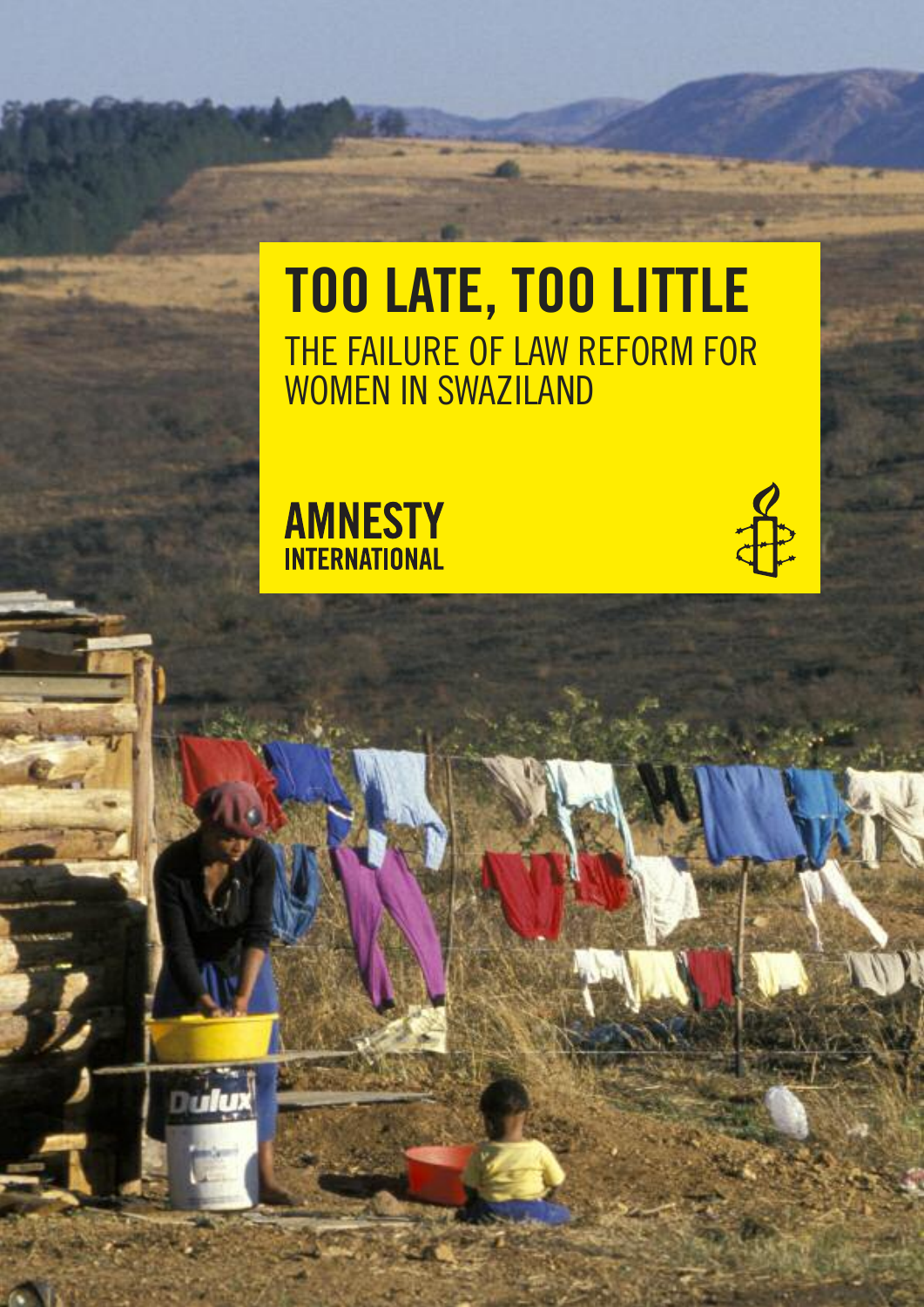WOMEN'S ORGANIZATIONS IN SWAZILAND ARE bATTLING TO REFORM LAWS THAT TREAT WOMEN AS SECOND-CLASS CITIZENS. THE GOVERNMENT HAS FAILED TO CHANGE THESE LAWS, DESPITE REPEATEDLy PROMISING TO DO SO. THE RESULT IS THAT WOMEN IN SWAZILAND ARE NOT PROTECTED BY THE LAW AND FACE DISCRIMINATION THAT IS PERMITTED BY LAW.

Women and girls have no legal protection from rape by their husbands. In the country with the highest prevalence of HIV in the world, there are no laws criminalizing domestic violence, forced marriages or early marriages. Most married women are denied equal status as legal adults and cannot administer property, sign contracts or conduct legal proceedings without their husband's consent. Denied the right to own land, many widows are forced from their homes.

In a breakthrough in the fight for equality, Swaziland agreed in 2004 to be bound by the UN Convention on the Elimination of All Forms of Discrimination against Women (CEDAW) – the key international treaty on women's human rights. The Constitution of the Kingdom of Swaziland was enacted in the following year. For the first time, national law guaranteed to women the right to equal treatment with men and some protection from being "compelled to undergo or uphold any custom to which [they are] in conscience opposed". However, the laws that govern the daily lives of Swazi men and women have not been brought into line with CEDAW or the Constitution and leave Swaziland in flagrant violation of its international commitments to women's rights.

#### **BROKEN PROMISES**

"[T]he Respondents [Minister of Justice and Constitutional Affairs and others] have had sufficient time since the coming into effect of the Constitution to embark on aggressive legal reforms especially those relating to women who have been marginalised over the years in many areas of the law."

Justice Q.M. Mabuza, ruling in the High Court in a case related to women's rights to own property, February 2010, case number 383/2009

More than half a decade after ratifying CEDAW and adopting a new Constitution, official steps to reform the laws affecting women's rights have achieved very little. The Sexual Offences and Domestic Violence bill was only introduced in Parliament for full debate on 28 October 2010. This is despite the active lobbying by women's rights activists and other interested parties, including Amnesty International, since 2005.

Civil society organizations have attended meetings to discuss other draft bills but the law reform process appears to have stalled. In March 2009, the then Minister of Justice, in a meeting with Amnesty International, referred to an ambitious legislative programme to protect and promote women's rights and stated that several other bills would be tabled in parliament by the

end of that year. As of November 2010 this had still not happened.

The delay in the law reform process cannot be blamed on lack of resources. The European Commission, the Commonwealth Secretariat and UN agencies have all supported the reform process by providing legislative drafters, research assistance and funding. The rapid passing of antitrafficking legislation in 2009, under external pressure, highlights what can be achieved with sufficient political will.

# SWAZI GROUPS DEMAND ACTION

In early 2008, Swaziland's gender consortium – a group of non- governmental organizations working on gender issues – publicly told the Prime Minister that the government had failed to deliver on its promises to end gender disparities. The consortium drafted 16 demands to end gender-based violence in the country. These included the incorporation of CEDAW into national law, enactment of the law on Sexual Offences and Domestic Violence, and finalization of the review of the Marriages Act, Deeds Registry Act and other discriminatory laws. None of these demands have yet been met.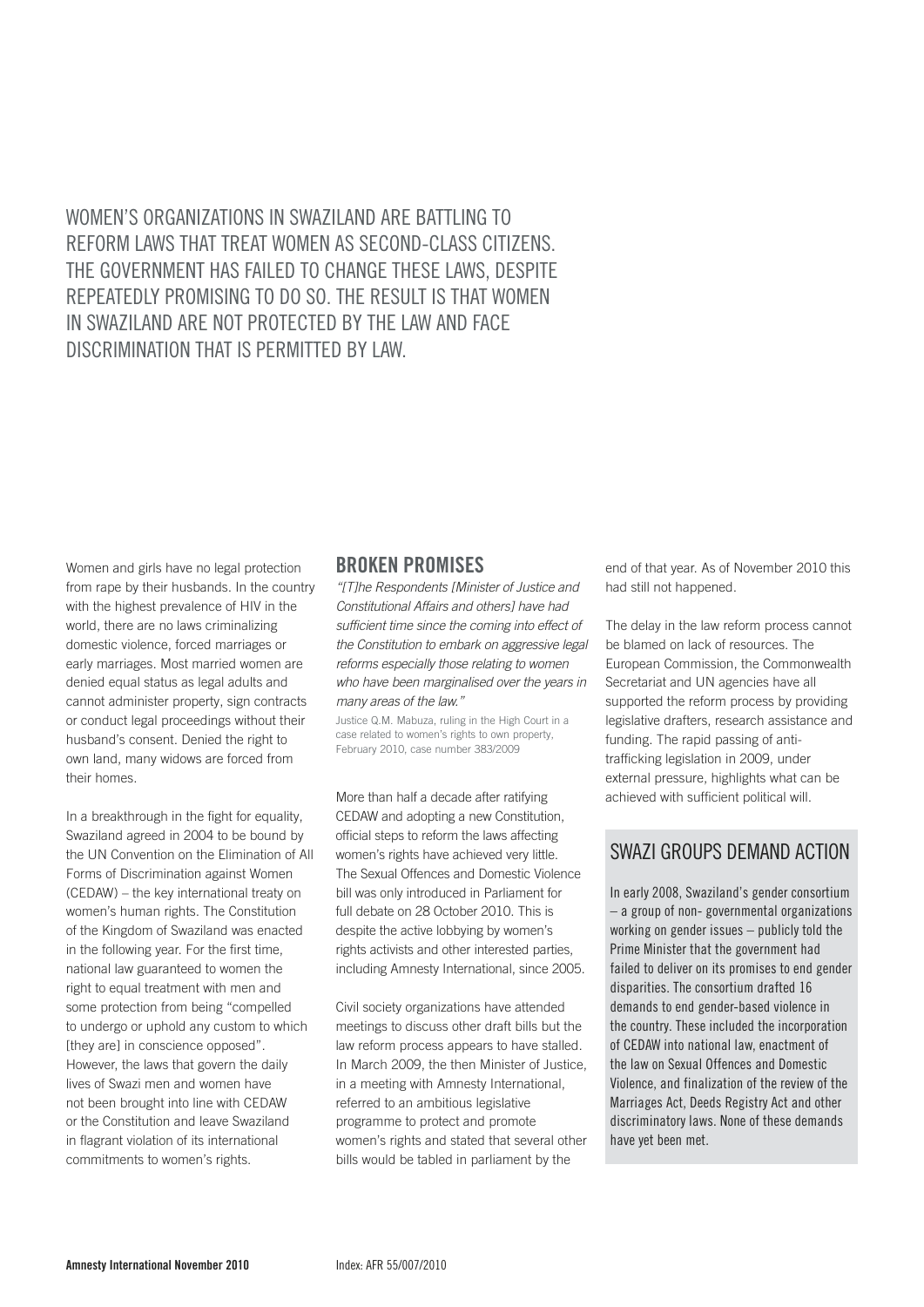

#### **WOMEN BEAR THE BRUNT**

While Swaziland is classified as a middle income country, two thirds of its population live on less than US\$1 a day and life expectancy is among the lowest in the world – different reports put the figure at between 31 and 46 years. Swaziland also has the highest HIV prevalence rate in the world. As a result of discrimination and their low social status, women in Swaziland face high levels of gender-based violence and are disproportionately affected by poverty, unemployment and the HIV epidemic.

The Lancet medical journal published data in 2009 from interviews with girls and women aged 13 to 24, which revealed that almost one third of them had experienced at least one incident of sexual violence before they reached 18. Husbands and boyfriends were reported to be the perpetrator in more than one quarter of these sexual assaults.

According to official statistics from 2006/7, 31 per cent of women in Swaziland aged 15 to 49 are HIV positive, compared to 20 per cent of men. For women aged 25 to 29, the HIV prevalence rate is 49 per cent.

Gender-based discrimination, including violence, increases women's risk of HIV

infection. Women's ability to negotiate safe sex is reduced by fear and by being economically dependent on male partners. In 2004, according to a UN agency, Swazi women earned an estimated 71 per cent less than men.

**In the country with the highest HIV prevalence in the world, support groups play a vital role for women in rural areas. Lubombo, Swaziland.**

## NATIONAL LEGAL CONTEXT

Swaziland's Constitution recognizes the validity of both formal written laws and common law in the state-administered judicial system. In addition it also recognizes uncodified customary law, which is administered by "national courts" and Chiefs. Chiefs are appointed by the King who is also Head of State.

Section 2 of the Constitution affirms that the Constitution is supreme law and that any law or section of a law which is inconsistent with it is deemed null and void.

While the Constitution contains some important advances for the protection of human rights, some of its provisions appear to fall short of international human rights

standards. For example, a provision that allows a woman to opt out of "any custom to which she is in conscience opposed", places an undue burden on the individual woman when it is actually the responsibility of the state to prohibit and condemn all forms of harmful practices which negatively affect the human rights of women. The women's rights organization, Women in Law in Southern Africa, stated in 2003 that "societal attitudes… [as well as the] sanction and ostracism of a woman who refuses to uphold a certain custom… may also militate against women being able to exercise and enjoy [their constitutional] rights". These factors as well as poverty may also prevent women from being able to challenge discriminatory laws and practices in court.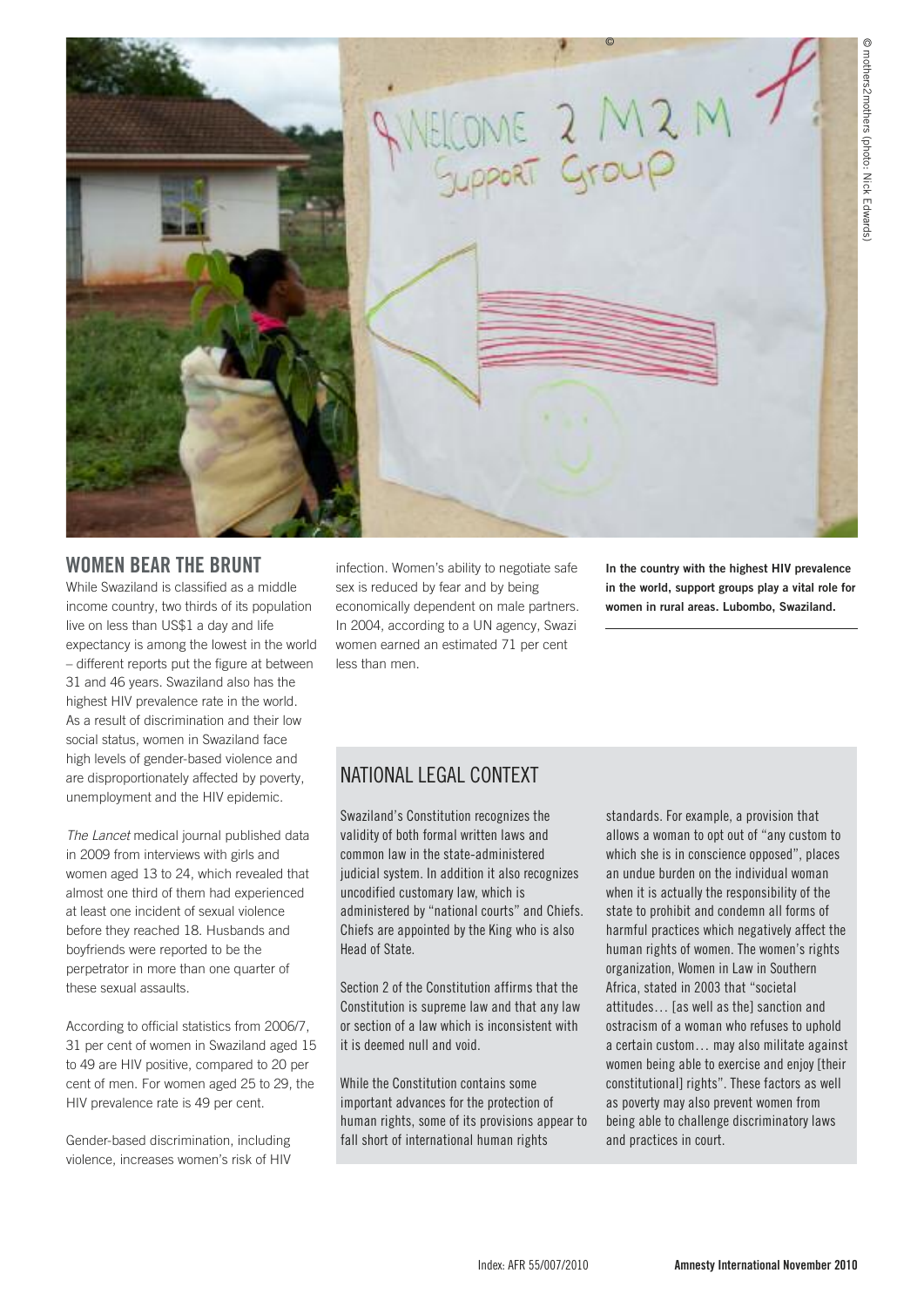**Women take to the streets of Manzini, Swaziland, to protest against violence against women. The demonstration was organized by a coalition of non-governmental organizations, July 2008. Women's groups in Swaziland are campaigning for legal reform to protect women's rights and women's lives.**

#### **UNPROTECTED FROM RAPE AND ABUSE**

"Several women have come to me seeking to prosecute their husbands for rape but because no common law or statute recognizes marital rape as a crime, all I could do was refer them [to an NGO] for counselling."

Legal practitioner in Swaziland, in an affidavit collected as part of a constitutional challenge on marital rape, December 2006. The case failed to reach court because the applicants could not afford to pursue it.

Where a state fails to criminalize acts of violence against women, and bring perpetrators to justice, the state gives its tacit encouragement to perpetrators to continue their crimes and denies women equal protection of the law. It also reinforces prejudices that violence against women is normal and acceptable, rather than a crime.

Swaziland has not criminalized marital rape under statutory law and common law also appears not to provide legal redress for women raped by their husbands. The Girls' and Women's Protection Act, concerned with sexual abuse of girls under 16, specifically excludes marital rape from its range of offences. Yet girls as young as 13 may be married under customary law and forced marriages continue to be reported.

Under the common law, rape is defined narrowly as the non-consensual penetration of the vagina by a penis. Other forms of sexual violence, such as non-consensual anal or oral penetration, can only be lesser offences, such as indecent assault.

The Girls' and Women's Protection Act, which dates back to 1920, allows the accused to claim that the victim appeared to be 16 or appeared to be "a prostitute" as grounds for a defence. This provision could not only lead to impunity, but also supports attitudes that sex workers are not worthy of the protection of the law.

Some higher courts have understood the gravity of the crime of rape and have tried to address some of the other legacies of the existing law. For example, in a recent case (Sandile v the King) the Appeal Court ruled that the presumption that a rape complainant's evidence should be treated with caution was "arbitrary, discriminatory of women…and should no longer be part of our law". However, without a clear legal framework that incorporates international standards, and the provision of comprehensive training to all those involved in the administration of justice, women's access to justice will continue to be undermined by prejudice.

## **VIOLENT HOMES**

There is no law criminalizing domestic violence in Swaziland. A man accused of domestic violence can only be charged with a common law offence such as assault or attempted murder. This also means that remedies, such as restraining orders to prohibit specific abuses, are not available under the law. The police are often unaware of their duties to protect women from gender-based violence.

Evidence of how far violence against women has come to be seen as normal is shown by a 2006/7 official survey. Approximately four in 10 women and four in 10 men believe that a husband is justified in beating his wife in some circumstances.

Judges are not immune from prejudice. In the High Court case, Rex v Goodman Mngometulu in August 2010, the presiding judge, when sentencing a man convicted of murdering his wife, described the murder as "a shocking fairy tale of a man who nurtured, nourished and cherished and invested his hope and his resources into a woman for a future paradise…[who then] betrayed him by her infidelity". The accused was sentenced to seven years' imprisonment, backdated to the time of his arrest.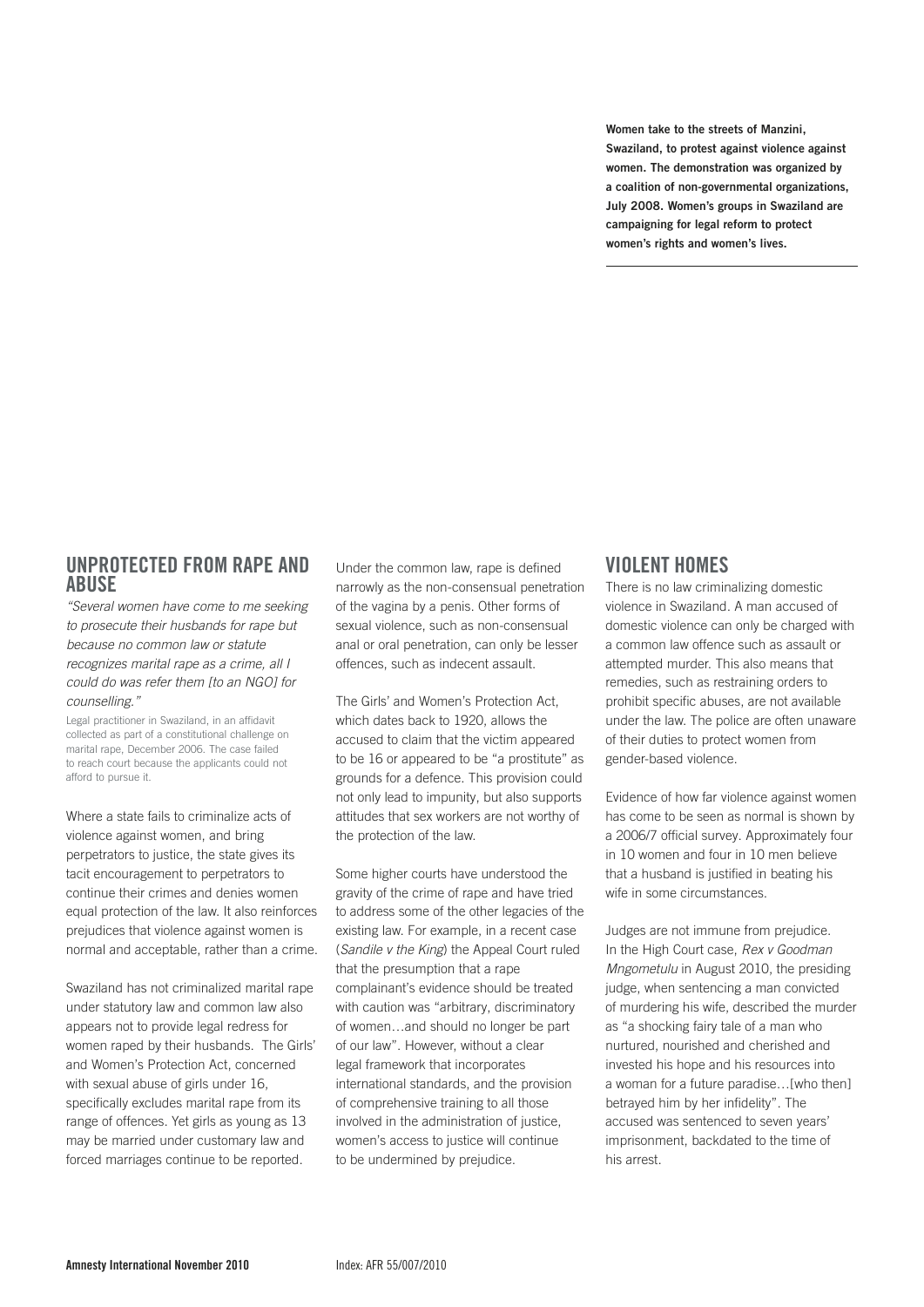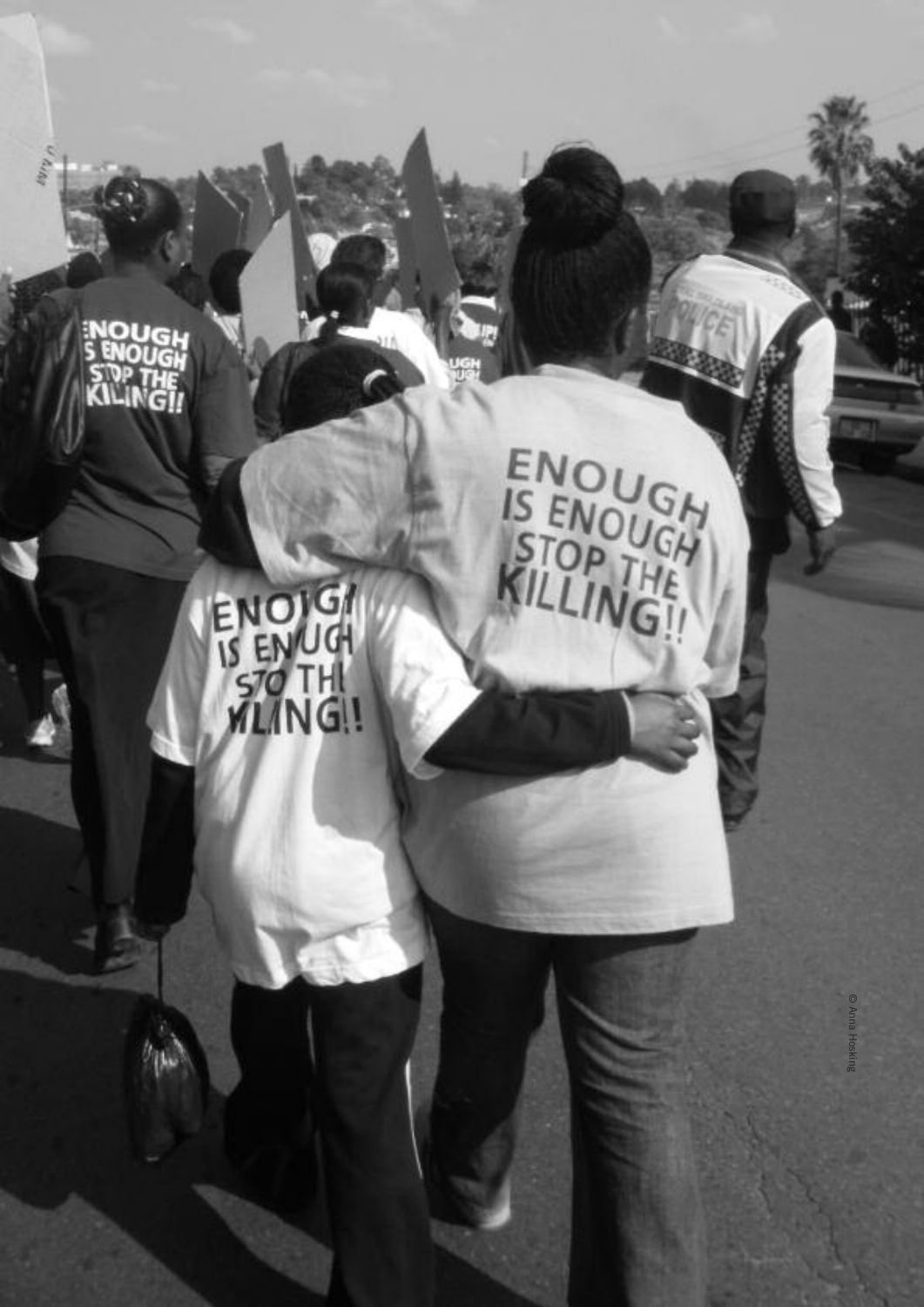

**A nurse addresses a women's question and answer group, in Kubuta, Swaziland as part of a community-wide event involving drama, community performances and information exchange.**

## **FORCED MARRIAGE**

"A woman's right to choose a spouse and enter freely into marriage is central to her life and to her dignity and equality as a human being."

UN Committee on the Elimination of Discrimination against Women, General Recommendation 21

Two types of marriage are recognized in Swaziland: civil-rites marriages, governed by the Marriages Act of 1964, and marriage under Swazi law and custom. The Marriages Act discriminates between boys and girls, providing a lower minimum age of marriage for girls (16) than boys (18). Under customary law, marriage is permissible for girls as young as 13. While polygamy is not recognized in civil law, customary law allows men to take an unlimited number of wives.

There is no law criminalizing forced marriages, including early marriages, which continue to be reported. Although the Constitution states that marriage "shall be entered into only with the free and full consent of intending spouses", it does not explicitly protect girls unable to give informed consent. At least one High Court decision has highlighted that consent is important in examining the validity of a customary marriage.

## **MARITAL POWER**

"During marriage, the spouses should have equal rights and responsibilities in the family. This equality extends to all matters arising from their relationship, such as choice of residence, running of the household, education of the children and administration of assets"

UN Human Rights Committee, General Comment 19

Women married in most civil-rites marriages or under Swazi law and custom are subject to the "marital power" of their husbands – she has no equality within the relationship.

In civil-rites marriages, almost all women require their husband's consent and assistance to administer property, sign contracts or conduct legal proceedings. The only exception is if, before the marriage, the couple explicitly agree in a prenuptial contract to equality and establish separate ownership of all assets and debts (establish a marriage "outside of community of property"). Few women know that this option is available to them.

A husband's marital power in customary law marriages is even more extensive and its limits are unclear. A married woman is not only denied legal and economic independence, but aspects of her personal

freedom are also subject to her husband's control. In Swaziland's 2010 report on progress towards the UN Millennium Development Goals it is acknowledged, for instance, that some married women have to ask their husband's permission to visit an antenatal clinic, which he can refuse.

Marital power violates a large number of women's rights including their rights to equality, self-determination and to own property. It violates article 16 of

Under international law, states may be responsible for the acts of private citizens if they fail to act with due diligence to prevent human right's violations. Such prevention requires effective criminal laws against marital rape, forced and early marriage, and domestic violence. In the face of threats of such violence, the state must take action, for example by allowing victims to obtain court injunctions requiring the perpetrator to stop using violence against them, and enforcing the injunctions when necessary. The state must also provide services such as shelters, long-term housing solutions and assistance to help women earn a living so that they can make their own choices, free from dependence on violent partners.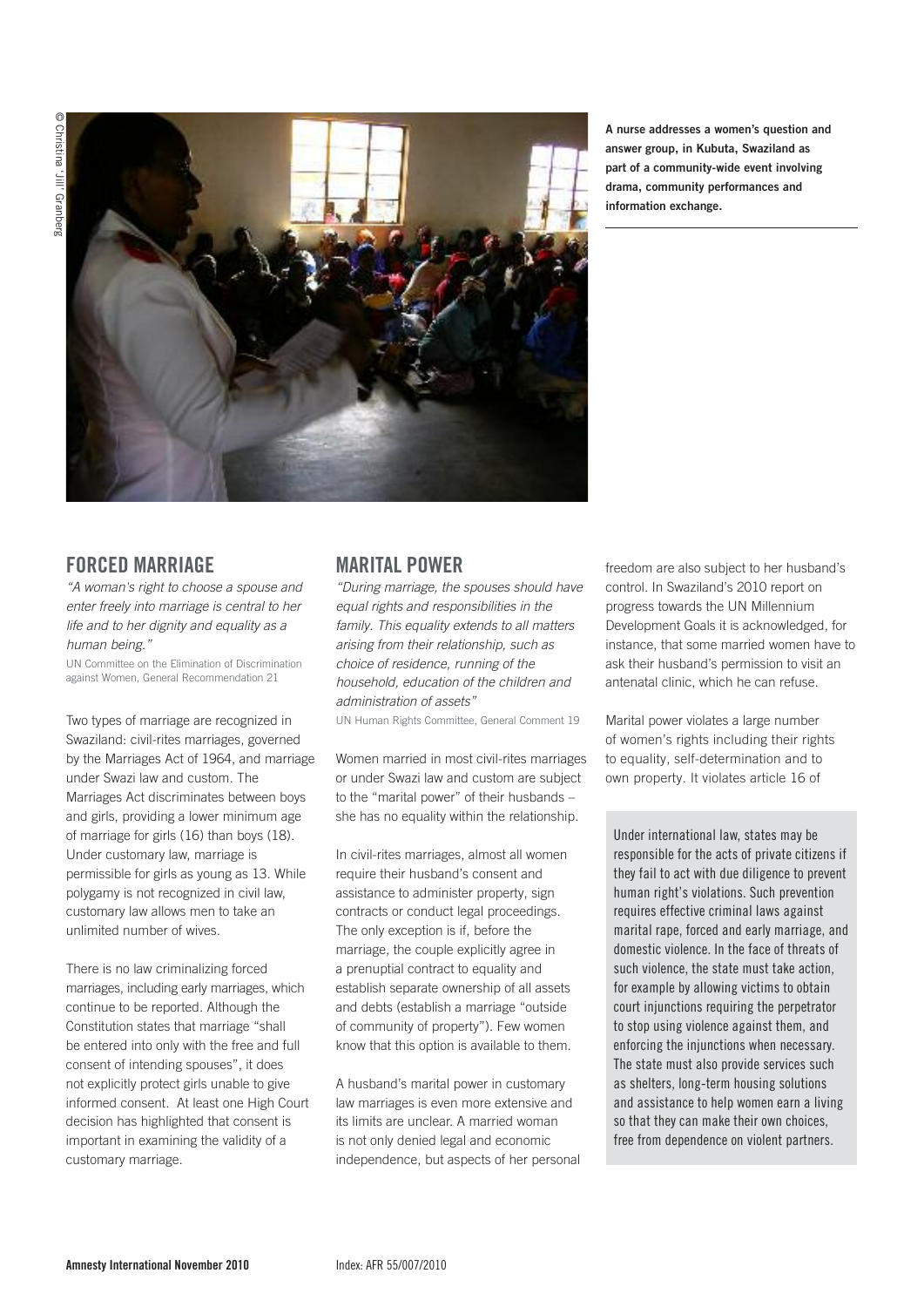**'People need to be aware that the inability of women to equally control the property they own with their husbands leads to situations of dependency and possible cases of abuse. We see many women who are not able to leave abusive husbands because it would mean they have nowhere to live, no money, and no family support.'**

Statement issued by Swaziland Action Group Against Abuse in response to a Supreme Court ruling on women's right to own property, May 2010

CEDAW, which requires state parties to take all appropriate measures to eliminate discrimination against women in all matters relating to marriage and family relations.

## **DENIED ACCESS TO LAND AND PROPERTY**

The Deeds Registry Act of 1968 prohibits women in civil rites marraiges from legally registering immovable property, such as land, in their own name (with the rare exception of those married outside of community of property). This prevents them from owning freehold land, known as "titledeed land", found largely in urban areas.

Although the Constitution provides for women's equal access to land for "normal domestic purposes", in reality most women in rural areas, where land is held communally under the sway of Swazi customary law, are denied independent access to land. Women cannot inherit land under customary law, so widows may be dispossessed from their homes by relatives of their deceased husband. A 2006/7 official survey reported that six per cent of women between 15 and 49 years were widows and half of them had been dispossessed of their property.

## A LANDMARK CHALLENGE

In 2009, Mary-Joyce Doo Aphane, a Swazi attorney and long-standing women's rights activist, brought a legal challenge to test the effectiveness of the Constitution. The previous year, she and her husband (to whom she is married in community of property) had entered a legal process to buy title-deed land which they wanted to own jointly. However, because section 16(3) of the Deeds Registry Act of 1968 provides that "immovable property… shall not be …registered in the name of a woman married in community of property", Doo Aphane was advised that the land would have to be legally registered under the sole name of her husband. She took the case to court.

Doo Aphane's case was successful at the High Court. Mindful that almost half a decade had passed since the enactment of the Constitution, the presiding judge varied the



wording of the offending section of the Act to enable women to own property in their own names. The state appealed against the ruling and in May 2010 it was overturned by the Supreme Court on technical grounds. However, the judges agreed that the law was unconstitutional and gave parliament a year to amend it.